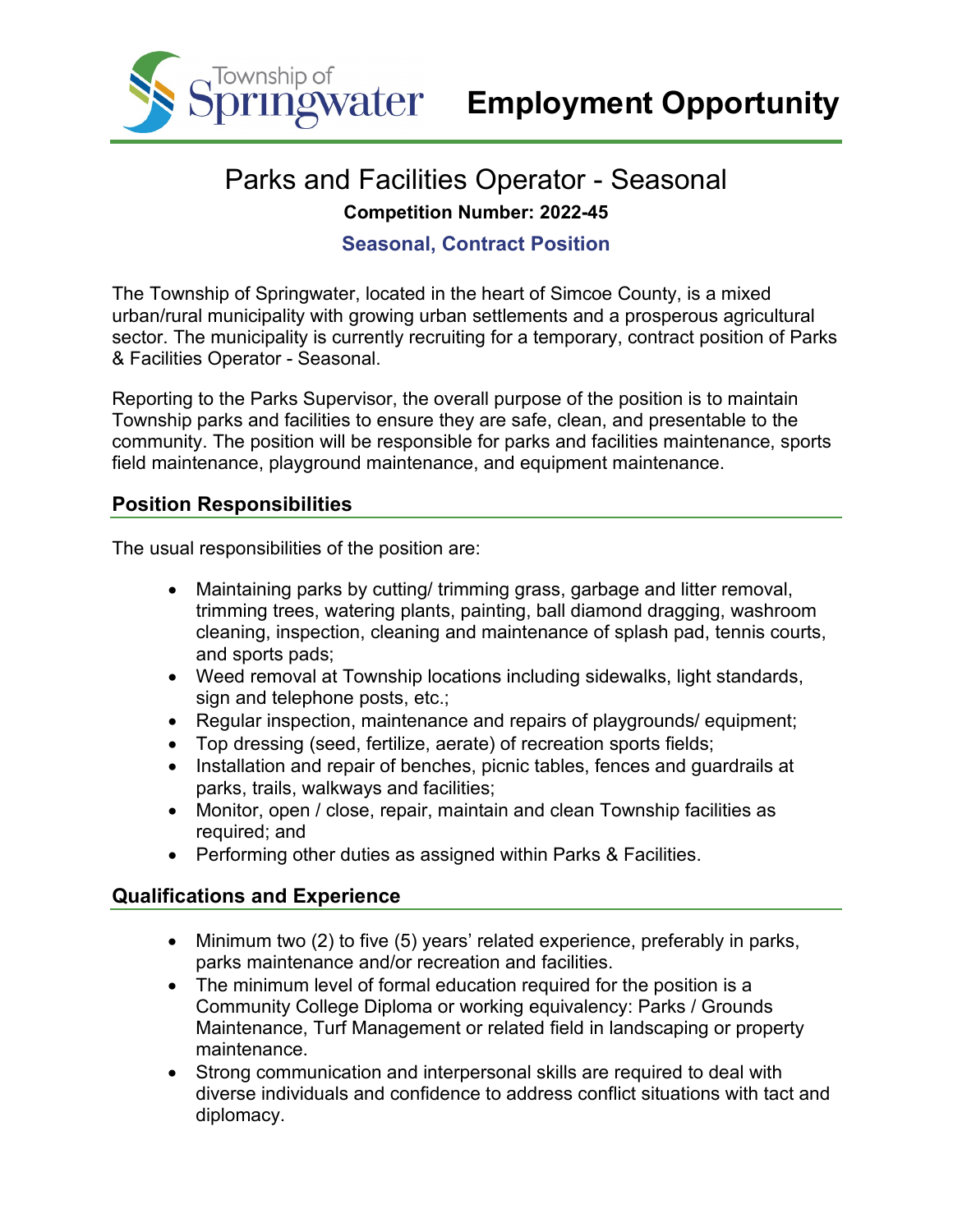- Ability to work independently and within a team environment.
- Good time management and record-keeping skills are necessary.
- Hold a valid Class 'G' driver's license in good standing; a Class "A" restricted license is an asset.
- Must be available to work shifts including days, afternoons, evenings, weekends, and statutory holidays; availability to work on a call-in, as needed basis is also required.
- Must hold a current Standard First Aid and CPR certificate with Automatic External Defibrillator Certification.
- Successful candidates must abide by Ontario Health & Safety Legislation and follow Township Health and Safety Policies, COVID-19 Protocols and Public Health Guidelines.
- Due to the responsibilities of this position, you will be required to have a Police Information Check satisfactory to the Township.

# **Rate of Pay**

The rate of pay is \$25.36 per hour (2021 rate) plus statutory holidays and vacation pay as per the Employment Standards Act.

# **Hours of Work**

This seasonal contract position will work 40 hours per week until November 2022. This position will be required to work shifts outside of normal business hours, including afternoons, weekends, and statutory holidays.

# **How to Apply**

Apply online by visiting [www.springwater.ca/careers](http://www.springwater.ca/careers) and click on **Apply Now** to submit your cover letter and resume for Competition Number 2022-45.

#### **Closing Date:** May 17, 2022.

**Note:** Applications that are not submitted online will not be considered. All applicants must provide a valid email address for communication purposes. Written correspondence pertaining to this recruitment may be sent to the email address provided. Applicants are responsible for ensuring that they check their email regularly. Personal information is collected under the authority of the *Municipal Act* and is used to determine eligibility for potential employment.

**Important:** As a condition of hire, all new employees will be required to comply the Township's mandatory COVID-19 Vaccination Policy that is in effect.

The Township thanks all applicants for their interest. Only those candidates selected for an interview will be contacted.